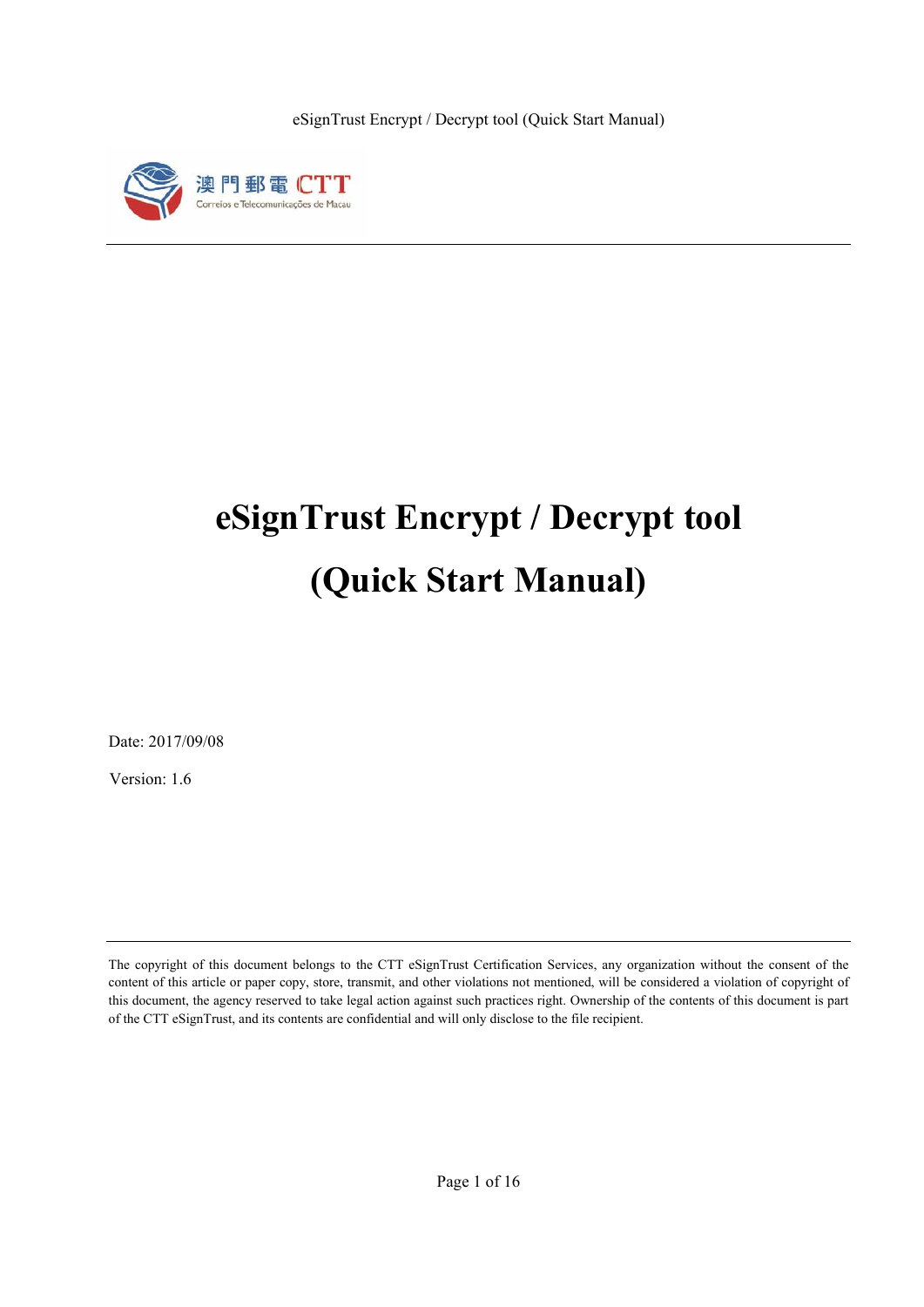# **Contents**

| 1 <sub>1</sub>   |       |                                                                                                                                                                                                                                                                                                                  |  |
|------------------|-------|------------------------------------------------------------------------------------------------------------------------------------------------------------------------------------------------------------------------------------------------------------------------------------------------------------------|--|
|                  | 1.1   | $\textbf{DESCRIPTION} \text{} \text{} \text{} \text{} \text{} \text{} \text{} \text{} \text{} \text{} \text{} \text{} \text{} \text{} \text{} \text{} \text{} \text{} \text{} \text{} \text{} \text{} \text{} \text{} \text{} \text{} \text{}} \text{} \text{} \text{} \text{} \text{} \text{} \text{} \text{}}$ |  |
| 2.               |       |                                                                                                                                                                                                                                                                                                                  |  |
| 3.               |       |                                                                                                                                                                                                                                                                                                                  |  |
| $\overline{4}$ . |       |                                                                                                                                                                                                                                                                                                                  |  |
|                  | 4.1   |                                                                                                                                                                                                                                                                                                                  |  |
|                  | 4.2   |                                                                                                                                                                                                                                                                                                                  |  |
|                  | 4.2.1 |                                                                                                                                                                                                                                                                                                                  |  |
|                  | 4.2.2 |                                                                                                                                                                                                                                                                                                                  |  |
| 5.               |       |                                                                                                                                                                                                                                                                                                                  |  |
|                  | 5.1   |                                                                                                                                                                                                                                                                                                                  |  |
|                  | 5.2   |                                                                                                                                                                                                                                                                                                                  |  |
| 6.               |       |                                                                                                                                                                                                                                                                                                                  |  |
| 7.               |       |                                                                                                                                                                                                                                                                                                                  |  |
| 8.               |       |                                                                                                                                                                                                                                                                                                                  |  |
|                  | 8.1   |                                                                                                                                                                                                                                                                                                                  |  |
|                  | 8.2   |                                                                                                                                                                                                                                                                                                                  |  |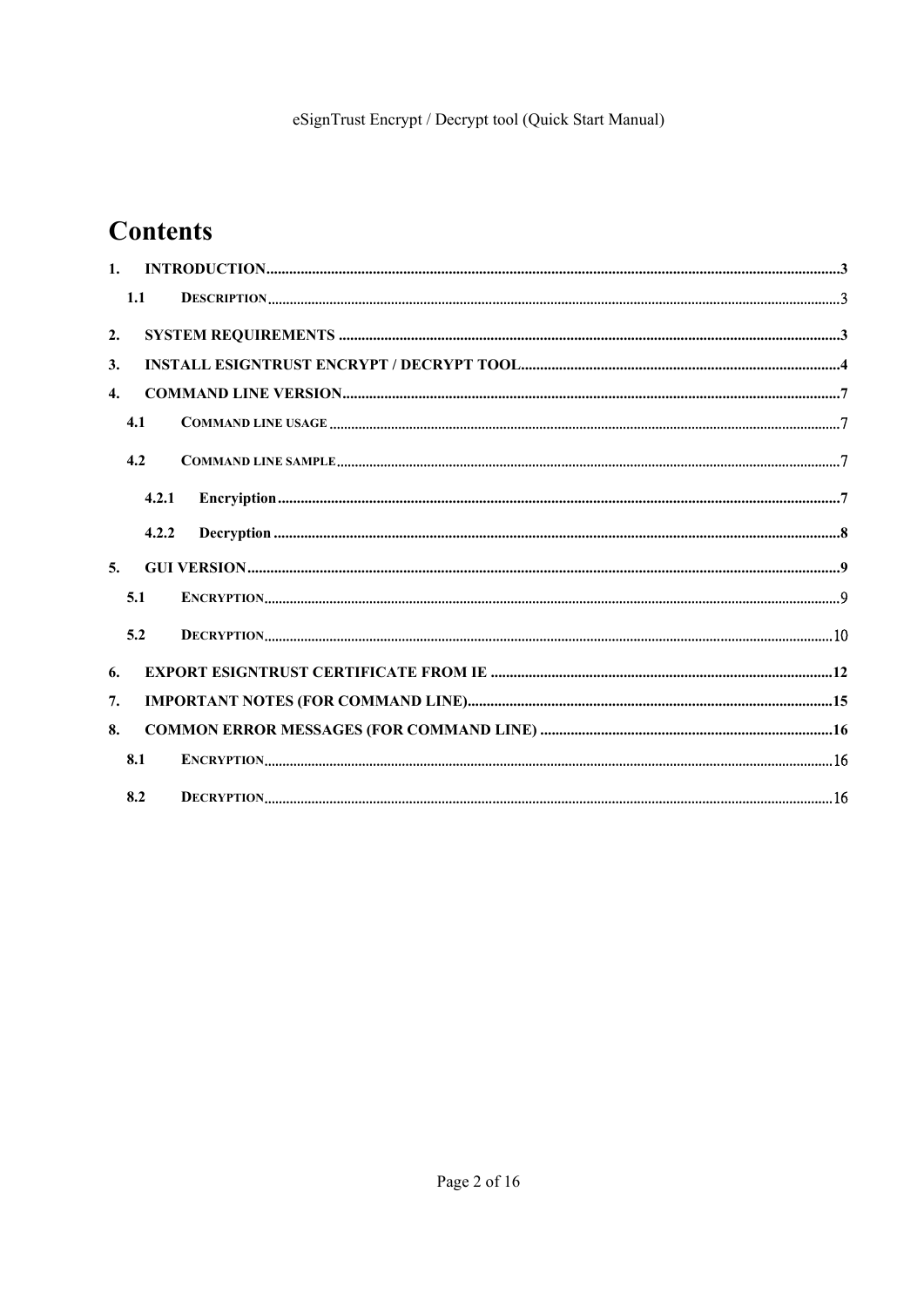# **1. Introduction**

## **1.1 Description**

The tool includes command line and GUI versions, which uses an eSignTrust certificate to encrypt/decrypt a file or a folder.

# **2. System requirements**

- **OS:** Windows 7
- Microsoft .net framework: 3.5 or later version.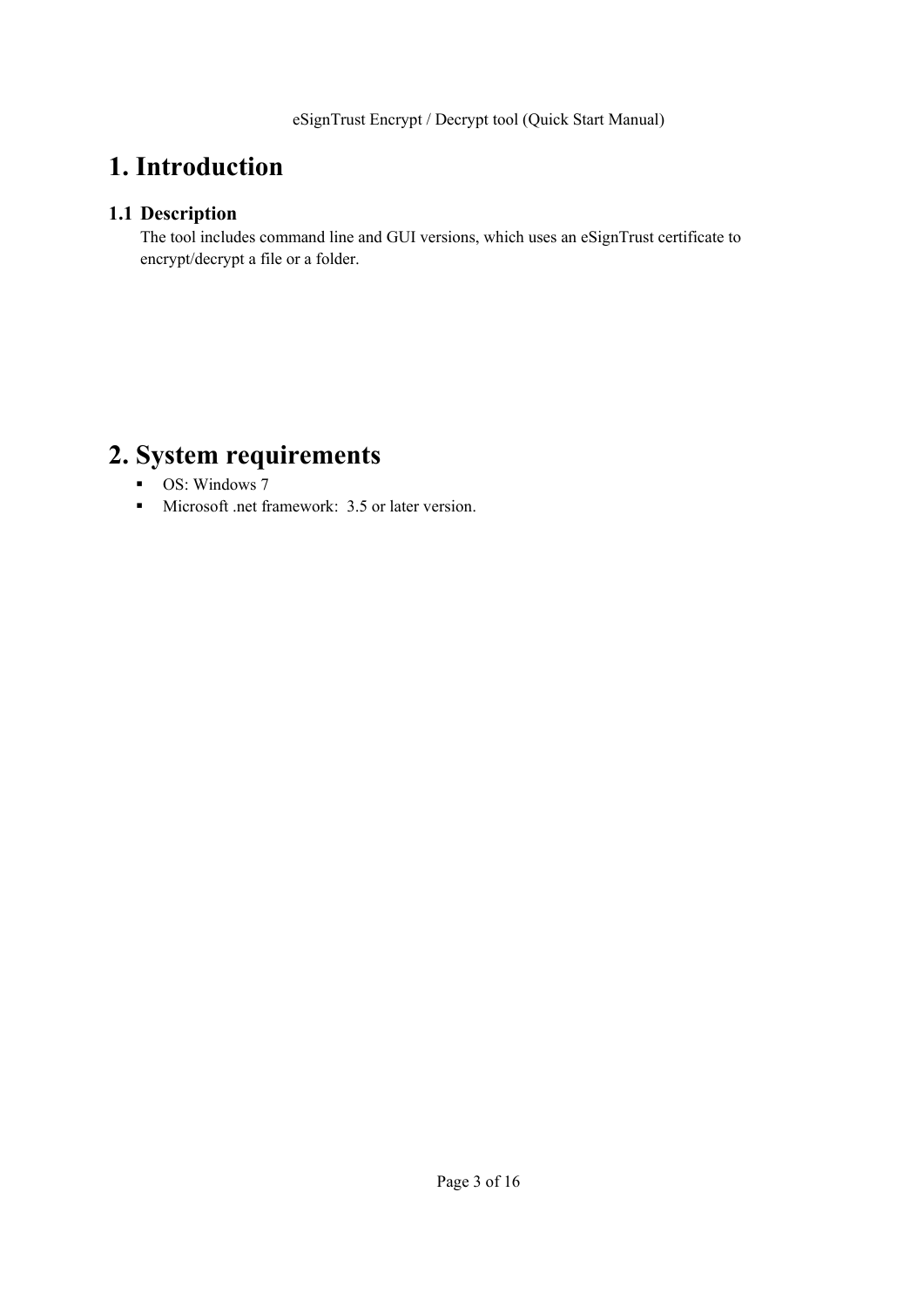# **3. Install eSignTrust Encrypt / Decrypt tool**

1. Open eSignTrust Encrypt/Decrypt tool installation file;



2. Select the language during installation;

|                                                        | Select Setup Language |  |  |
|--------------------------------------------------------|-----------------------|--|--|
| Select the language to use during the<br>installation: |                       |  |  |
|                                                        | Enalish               |  |  |
|                                                        | Cancel<br>nĸ          |  |  |

- (1). Select the language ;
- (2). Press "OK" Button
- 3. Read and agree the license agreement;

| $\blacksquare$ Setup - eCrypto                                                                                                                                                                                      |        | × |
|---------------------------------------------------------------------------------------------------------------------------------------------------------------------------------------------------------------------|--------|---|
| <b>License Agreement</b><br>Please read the following important information before continuing.                                                                                                                      |        |   |
| Please read the following License Agreement. You must accept the terms of this<br>agreement before continuing with the installation.                                                                                |        |   |
| YOU MUST READ CAREFULLY THE TERMS AND CONDITIONS OF THIS TERMS OF<br>USE (HEREINAFTER AGREEMENT), BEFORE APPLYING FOR, ACCEPTING OR<br>USING 《eSignTrust Encryption/Decryption tool》AND GUI APPLICATION(Hereinafter |        |   |
| eCrypto). WHEN YOU INSTALL OR USE eCrypto, YOU RECONGIZE AGREEING AND .<br>BEING BOUND TO THE AGREEMENT.<br>1. Object                                                                                               |        |   |
| 1.1 eCrypto is free provided by CTT and it is only for file encryption/decryption purpose with<br>a valid eSignTrust Encipherment Certificate.                                                                      |        |   |
| $1.2$ Install or Use eCrypto implies you completely recognize agreeing with the Agreement.                                                                                                                          |        |   |
| )I accept the agreem                                                                                                                                                                                                |        |   |
| $\bigcup$ I do not accept the agreement                                                                                                                                                                             |        |   |
|                                                                                                                                                                                                                     | Cancel |   |

- (1). Select "I accept the agreement" ;
- (2). Click "Next >" Button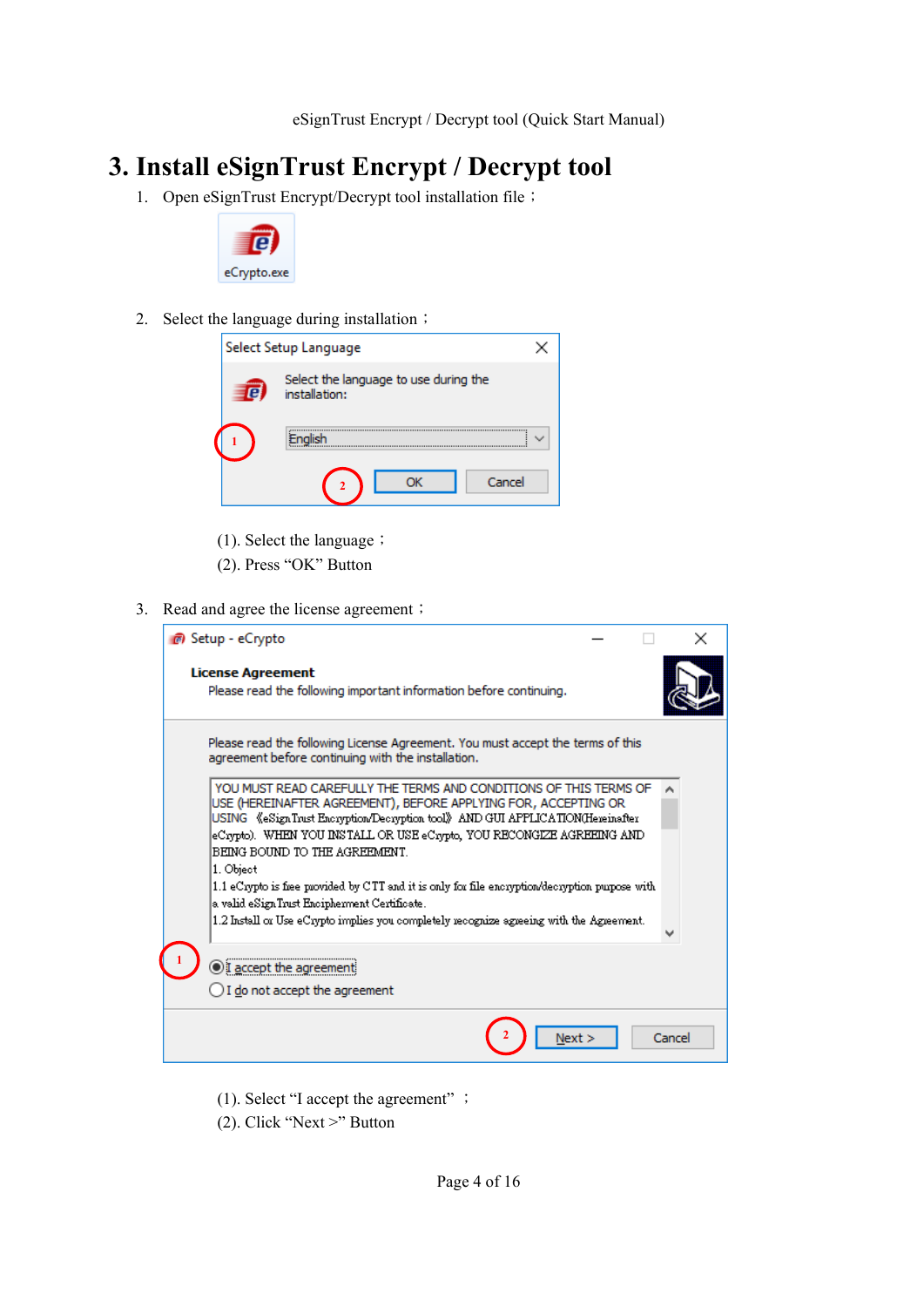4. Select "Create a desktop shortcut" ;



- (1). Select "Create a desktop shortcut" ;
- (2). Click "Next >" Button  $\circ$
- 5. Click "Install", then will install the eSignTrust Encrypt/Decrypt tool;

| <sup>6</sup> Setup - eCrypto                                                                                    |   | ×                       |
|-----------------------------------------------------------------------------------------------------------------|---|-------------------------|
| <b>Ready to Install</b><br>Setup is now ready to begin installing eCrypto on your computer.                     |   |                         |
| Click Install to continue with the installation, or click Back if you want to review or<br>change any settings. |   |                         |
| Additional tasks:<br>Additional shortcuts:<br>Create a desktop shortcut                                         |   | ×                       |
| €                                                                                                               | У | $\mathcal{V}_{\rm tot}$ |
| $Back$                                                                                                          |   | Cancel                  |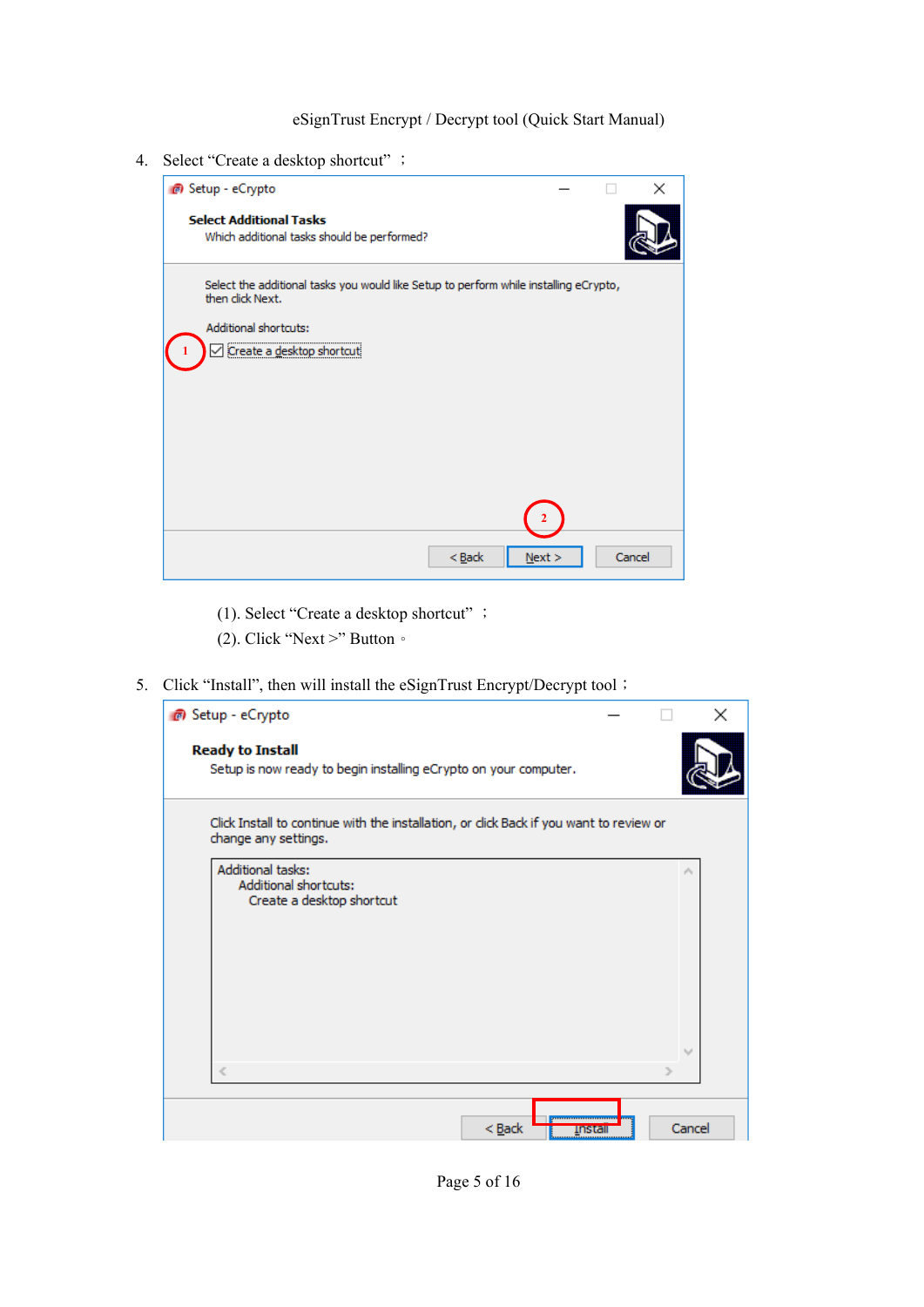6. Click "Finish", to exit the Setup



7. \* Please install the smart cart driver if the driver is not installed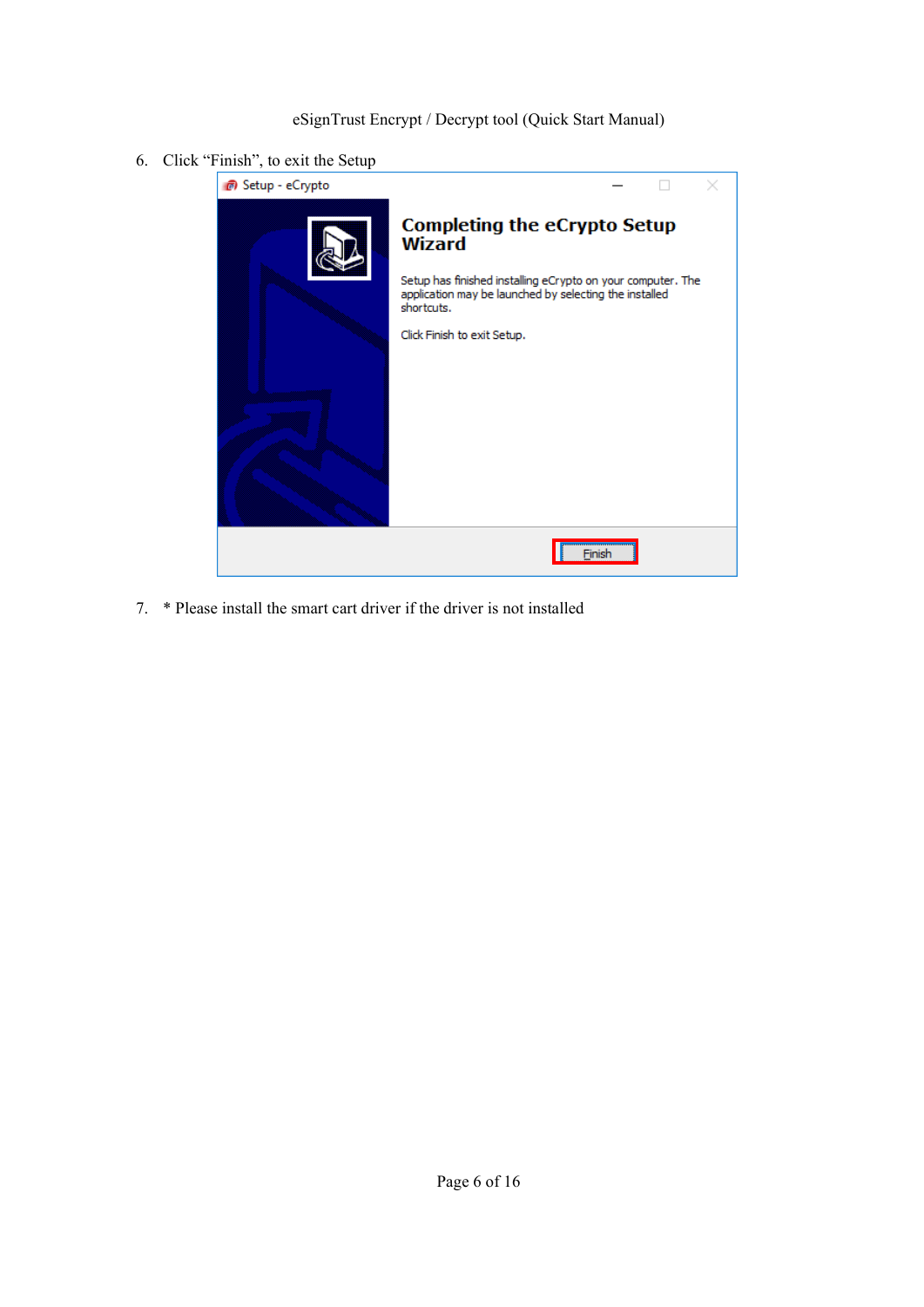# **4. Command line version**

### **4.1Command line usage**

**eCrypto.exe [-E|-D] [certfile option] [-i|-d] source [overwrite file option] [output option] [password option]**

| <b>Parameters</b>       | <b>Description</b>                                                            |
|-------------------------|-------------------------------------------------------------------------------|
| $-E$                    | <b>Encrypt Mode</b>                                                           |
| -D                      | Decrypt Mode                                                                  |
| [certfile option]       | In Encrypt Mode: Should specify the eSignTrust certificate file               |
|                         | In Decrypt Mode: It's optional to specify the eSignTrust certificate file     |
| -c certfile             |                                                                               |
| -i                      | In Encrypt/Decrypt Mode: A single file parameter                              |
| -d                      | In Encrypt/Decrypt Mode: A folder parameter. (please see Important notes 3.4. |
|                         | 5. for details)                                                               |
| <b>Source</b>           | Specify the input path: A single file or a folder                             |
| [overwrite file option] | In Encrypt/Decrypt Mode: Optional function for overwriting the output file    |
| -f                      | If "-f" specifies in the command, then will apply the overwrite file function |
| [output option]         | Only use in a single file syntax: Specify the output path after               |
|                         | encryption/decryption                                                         |
| -o output               |                                                                               |
| [password option]       | Only use in Decrypt Mode: Specify eSignTrust certificate password             |
| -p password             |                                                                               |

## **4.2Command line sample**

#### **4.2.1 Encryiption**

## **1) A single file**

eCrypto.exe -E -c "c:\cert\eSignTrust.cer" -i "c:\test\test.txt"

The command requires to specify the eSignTrust certificate file to do an encryption process. This tool will add the string "\_encrypted" to the end of the filename and also add the .e7e file extension. After encryption, the encrypted file will save in the same directory. In the above command sample, it will encrypt the file and save it in "c:\test\test\_encrypted.txt.e7e".

## **2) A single file with a specified output path**

eCrypto.exe -E -c "c:\cert\eSignTrust.cer" -i "c:\test\test.txt" -o "c:\test\test\_after\_encrypted.txt.e7e"

It is almost same as 1), but it is a little difference that it contains a specified output path in 2) command syntax.

**3) A folder**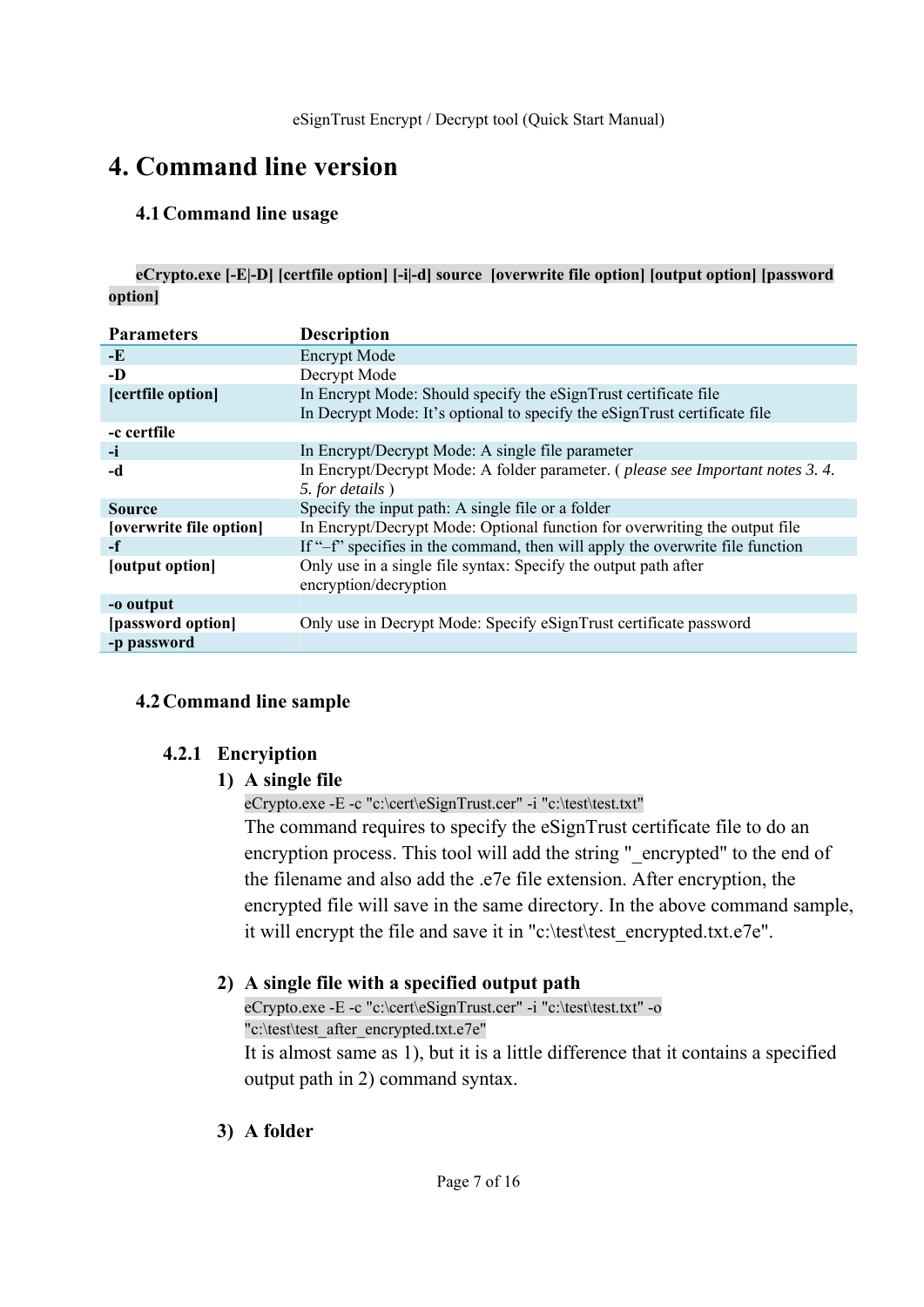eCrypto.exe -E -c "c:\cert\eSignTrust.cer" -d "c:\test"

The command requires to specify the eSignTrust certificate file to do an encryption process. This tool will create a subfolder "output" and the encrypted files will save in the subfolder. The tool only encrypts non .e7e format file. For each encrypted file, it will add the string "\_encrypted" to the end of every filename and also add the .e7e file extension.

# **4.2.2 Decryption**

## **1) A single file**

**Without a certificate** 

eCrypto.exe -D -i "c:\test\test\_encrypted.txt.e7e" -p password

■ With a certificate

eCrypto.exe -D -c "c:\cert\eSignTrustDecrypt.pfx" -i "c:\test\test\_encrypted.txt.e7e" -p password

This tool will add the string " decrypted" to the end of the filename and also remove the .e7e file extension. After decryption, the decrypted file will save in the same directory. In the above command sample, it will decrypt the file and save it in "c:\test\test\_encrypted\_decrypted.txt".

# **2) A single file with a specified output path**

■ Without a certificate

eCrypto.exe -D -i "c:\test\test\_encrypted.txt.e7e" -o "c:\test\test\_decrypted.txt" -p password

■ With a certificate

eCrypto.exe -D -c "c:\cert\eSignTrustDecrypt.pfx" -i "c:\test\test\_encrypted.txt.e7e" -o "c:\test\test\_decrypted.txt" -p password

It is almost same as 1), but it is a little difference that it contains a specified output path in 2) command syntax.

# **3) A folder**

Without a certificate

eCrypto.exe -D -d "c:\test\encrypted" -p password

■ With a certificate

eCrypto.exe -D -c "c:\cert\eSignTrustDecrypt.pfx" -d "c:\test\encrypted" -p password The tool will decrypt all the .e7e format files in the specified folder and all the decrypted files save in the "output" subfolder. For each decrypted file, it will add the string " decrypted" to the end of every filename and also remove the .e7e file extension. In the above command sample, it will save in "c:\test\encrypted\output"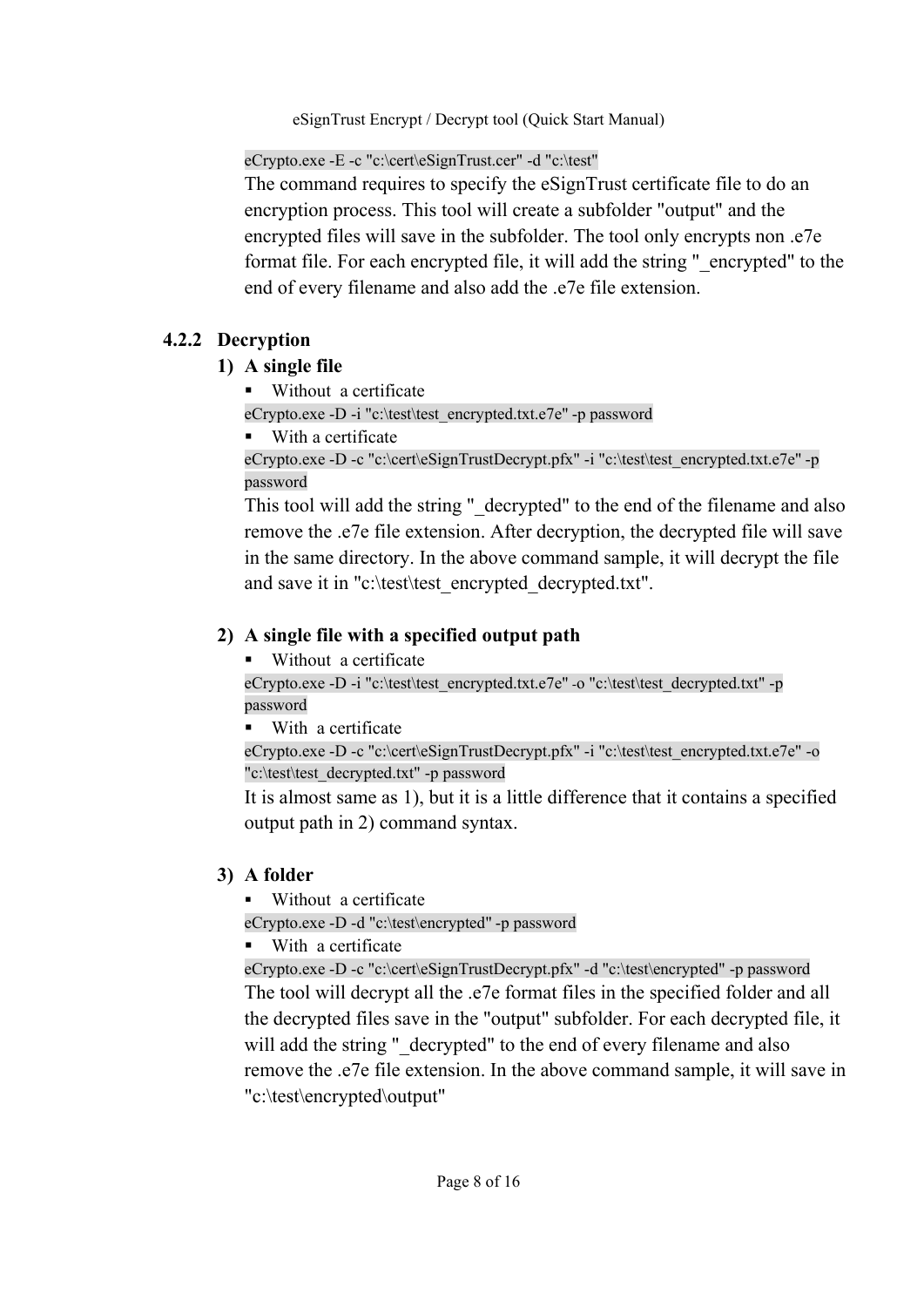# **5. GUI version**

## **5.1 Encryption**

- 1. Insert a smart card with an encryption certificate;
- 2. Open eSignTrust tools Menu;

|                        | 開啟(O)                 |                         |         |
|------------------------|-----------------------|-------------------------|---------|
| Medit <mark>e</mark> 1 | eSignTrust tools Menu | $\overline{\mathbf{2}}$ | Encrypt |
| ordFort<br>mpk         | 共用對象(H)               |                         | Decrypt |
|                        | 還原舊版(V)               |                         |         |
|                        | 傅送到(N)                | ▶                       |         |
|                        | 剪下(T)                 |                         |         |
|                        | 複製(C)                 |                         |         |
|                        | 建立捷徑(S)               |                         |         |
|                        | 刪除(D)                 |                         |         |
|                        | 重新命名(M)               |                         |         |
|                        | 内容(R)                 |                         |         |

 (1). For the Encrypt file, please right click a mouse and select "eSignTrust tools Menu" ; (2). Click "Encrypt"

3. Select a source for the certificate;



- (1). Select "From Certificate Store" ;
- (2). Click "Encrypt"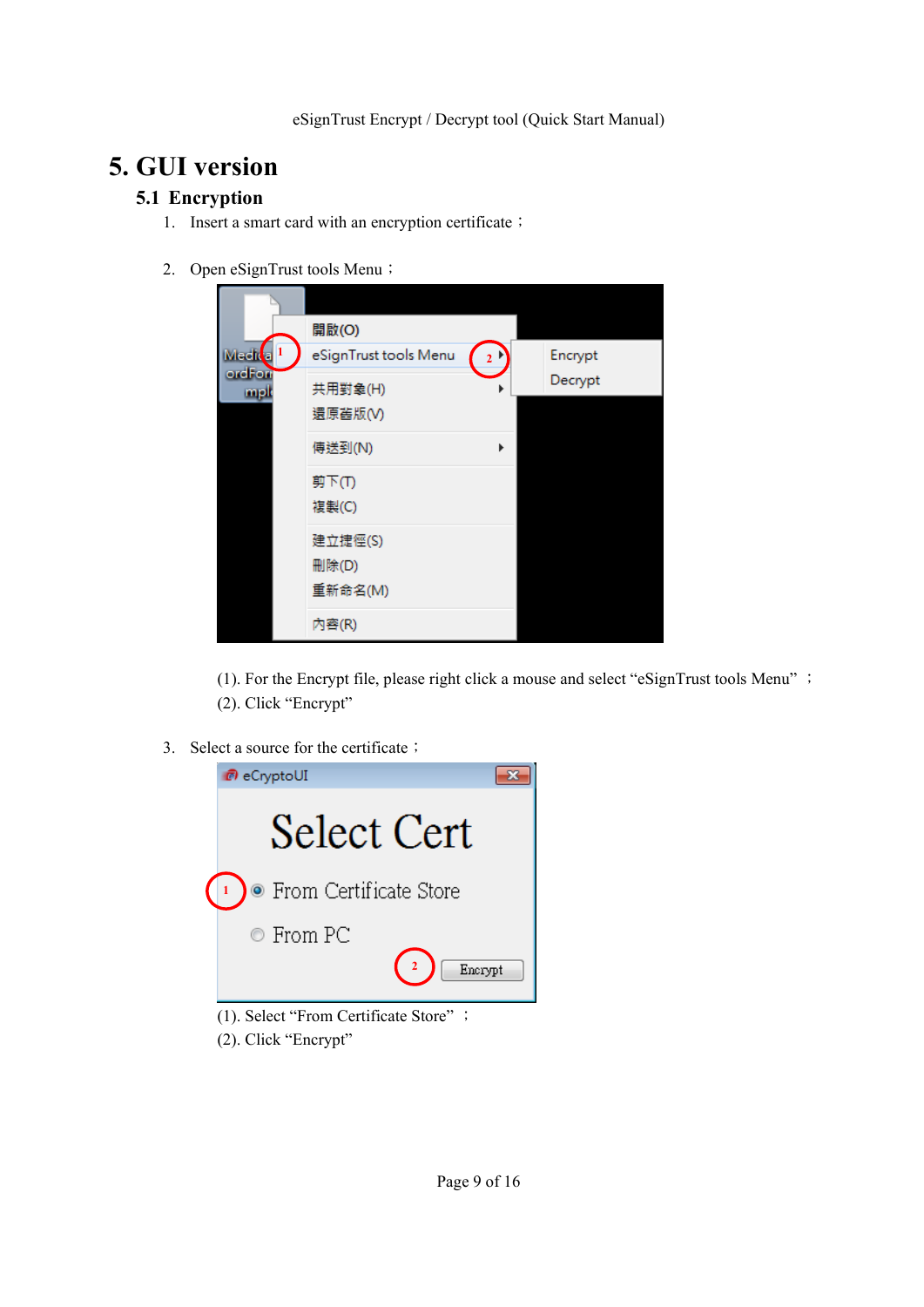4. Select a certificate for encryption;

| <b>Windows Security</b>   |                                                                                      |  |
|---------------------------|--------------------------------------------------------------------------------------|--|
| <b>Select Certificate</b> | Select a certificate from the following list to get information on that certificate  |  |
|                           | 55 D<br>Issuer: eSignTrust Government Certific<br>Valid From: 1/23/2017 to 1/24/2020 |  |
|                           | Click here to view certificate properties<br>Cancel<br>ОΚ                            |  |
|                           |                                                                                      |  |

- (1). Select a certificate;
- (2). Click "OK"
- 5. The program will generate an encrypted file (ext. e7e). Please click "OK" to finish the encrypt process.

| eCryptoUI                  |  |
|----------------------------|--|
| Encrypt process completed! |  |
|                            |  |

#### **5.2 Decryption**

- 1. Insert a smart card with a corresponding certificate for the encrypted file;
- 2. Open SignTrust tools Menu;

|                | 開啟(O)                 |         |
|----------------|-----------------------|---------|
| Medical        | eSignTrust tools Menu | Encrypt |
| $-4$ or<br>mpl | 2<br>共用對象(H)          | Decrypt |
|                | 還原舊版(V)               |         |
|                | 傅送到(N)                |         |
|                | 剪下(T)<br>複製(C)        |         |
|                | 建立捷徑(S)               |         |
|                | 删除(D)                 |         |
|                | 重新命名(M)               |         |
|                | 内容(R)                 |         |

Page 10 of 16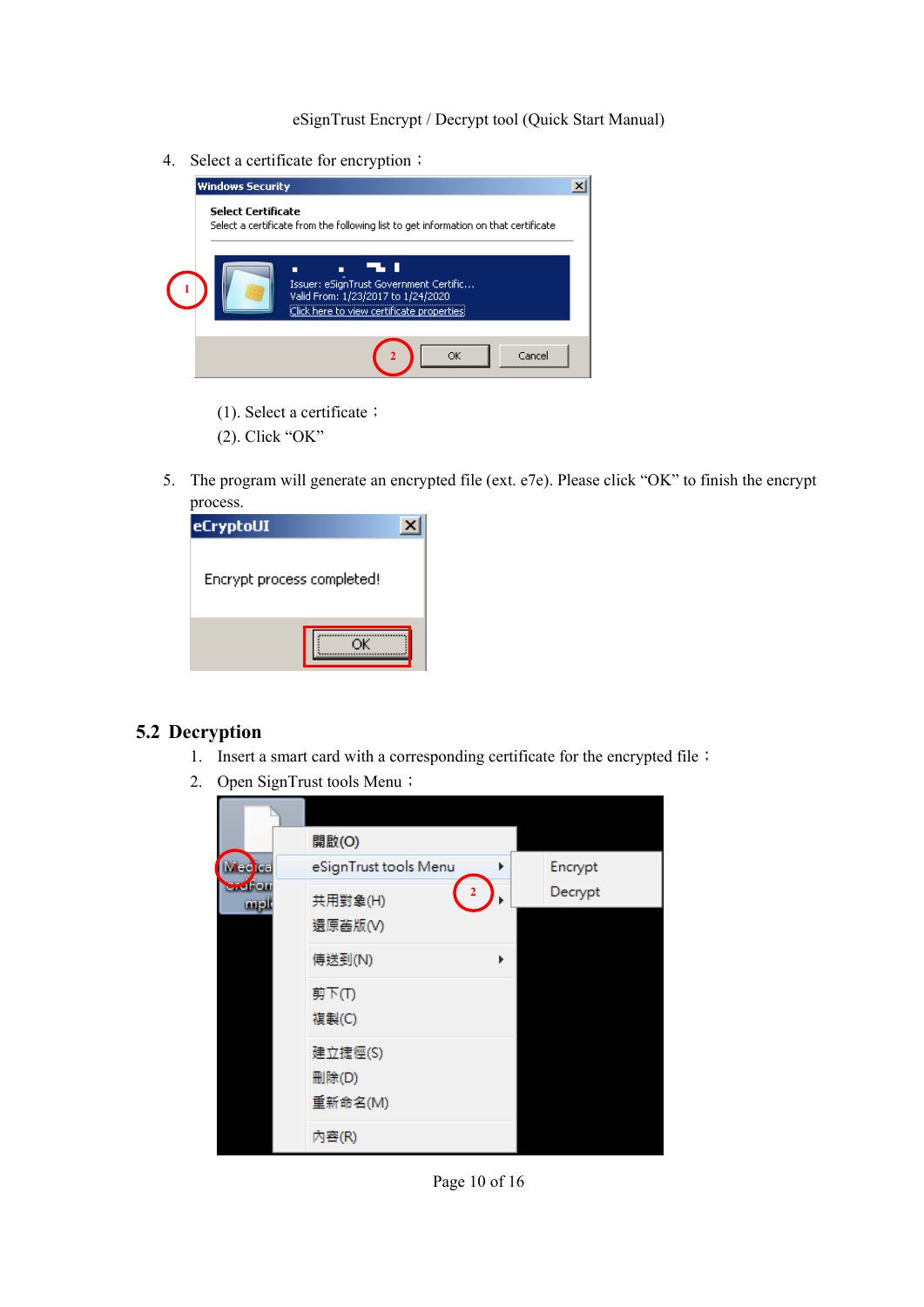(1). For the Encrypted file, please right click a mouse and select "eSignTrust tools Menu; (2). Click "Decrypt"

### **3. Input the smart card's password**;

| Please input the Certificate Password |  |
|---------------------------------------|--|
|                                       |  |
| Password:<br>********                 |  |
| Cancel                                |  |
|                                       |  |

(1). Input the smart card's password;

(2). Click "OK"

**4. The program will generate a decrypted file. Please click "OK" to finish the decrypt process.** 

| eCryptoUI                  |  |
|----------------------------|--|
| Decrypt process completed! |  |
|                            |  |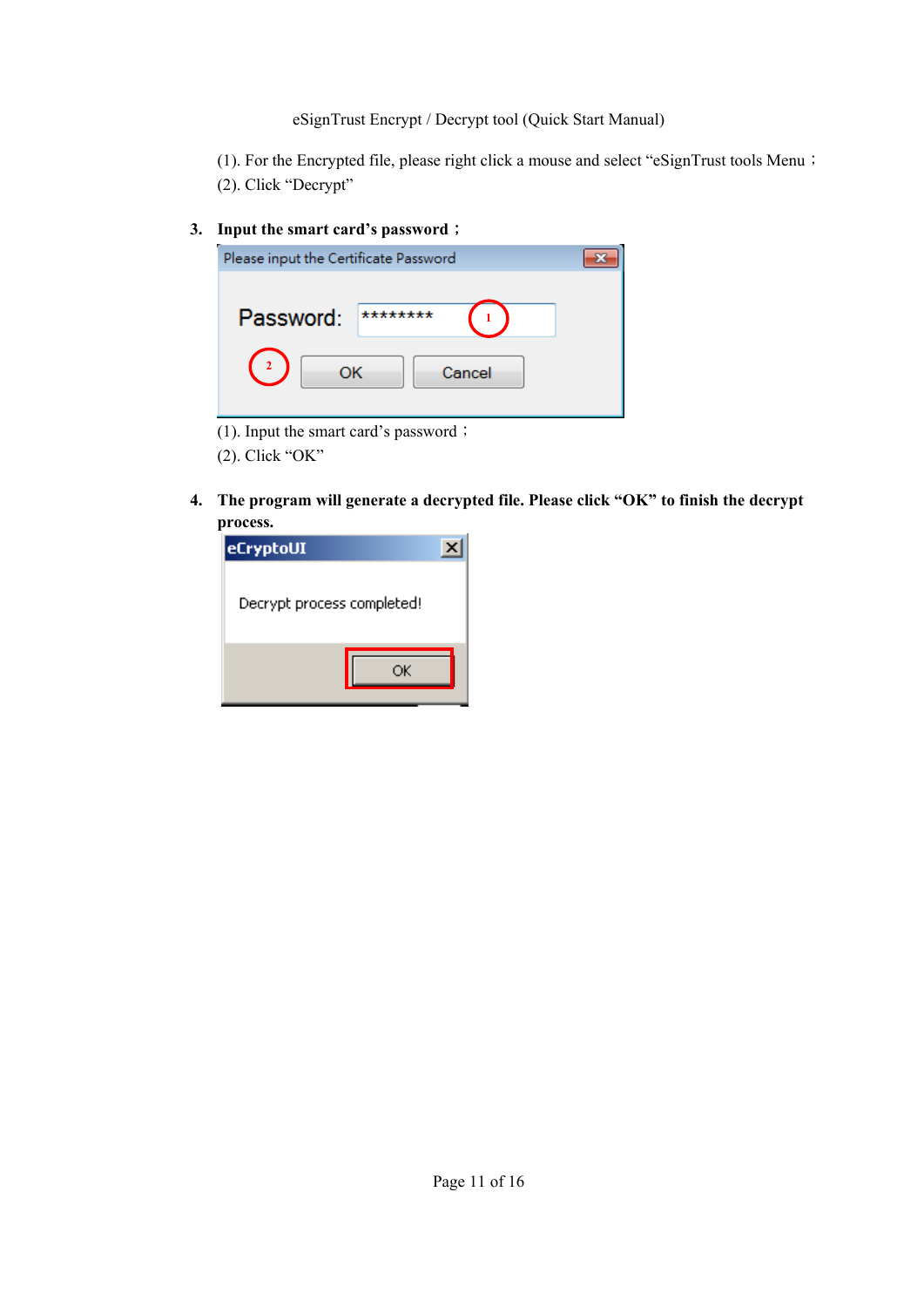# **6. Export eSignTrust certificate from IE**

- 1. Open IE
- 2. In IE menu, choose "Internet options"



3. In Content page, choose "Certificates"



4. Choose a certificate and press Export button

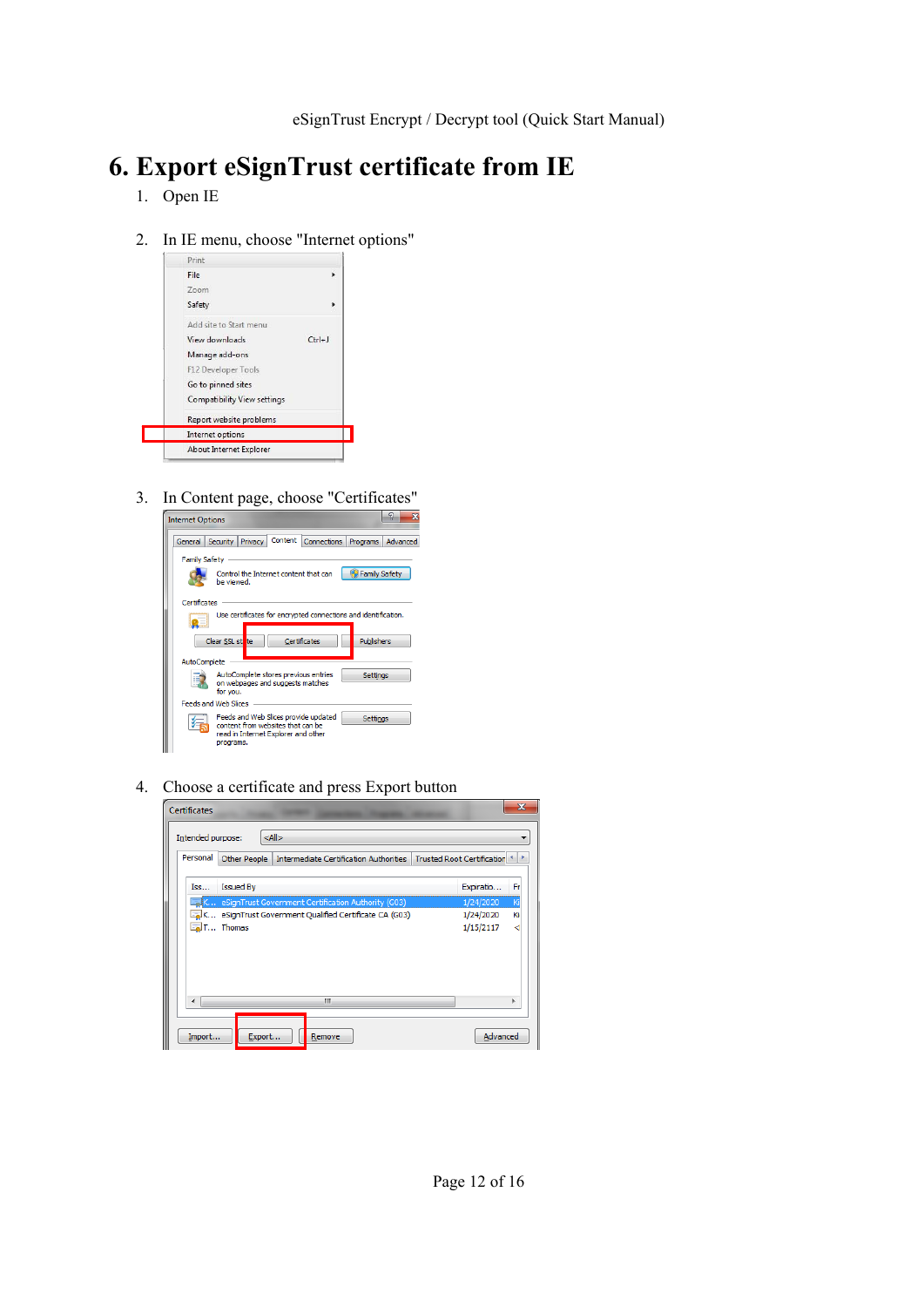5. IE will prompt a "Certificate Export Wizard window", then press Next button

| <b>Certificate Export Wizard</b> |                                                                                                                                                                                                                                                                                                                                                                                                                                                                                                                      |
|----------------------------------|----------------------------------------------------------------------------------------------------------------------------------------------------------------------------------------------------------------------------------------------------------------------------------------------------------------------------------------------------------------------------------------------------------------------------------------------------------------------------------------------------------------------|
|                                  | <b>Welcome to the Certificate Export</b><br><b>Wizard</b><br>This wizard helps you copy certificates, certificate trust<br>lists and certificate revocation lists from a certificate<br>store to your disk.<br>A certificate, which is issued by a certification authority, is<br>a confirmation of your identity and contains information<br>used to protect data or to establish secure network<br>connections. A certificate store is the system area where<br>certificates are kept.<br>To continue, click Next. |
|                                  | Cancel<br>Next<br>$<$ Back                                                                                                                                                                                                                                                                                                                                                                                                                                                                                           |

6. Press next button



7. Choose either one of DER encoded binary X.509 (.CER) and Base-64 encoded X.509 (.CER) option, then press Next button

| Certificate Export Wizard                                                                                                               |        |
|-----------------------------------------------------------------------------------------------------------------------------------------|--------|
| <b>Export File Format</b><br>Certificates can be exported in a variety of file formats.<br>Select the format you want to use:           |        |
| <sup>O</sup> DER encoded binary X.509 (.CER)<br>Base-64 encoded X.509 (.CER)                                                            |        |
| O Cryptographic Message Syntax Standard - PKCS #7 Certificates (.P7B)<br>Include all certificates in the certification path if possible |        |
| Personal Information Exchange - PKCS #12 (.PFX)<br>Include all certificates in the certification path if possible                       |        |
| Delete the private key if the export is successful<br>Export all extended properties                                                    |        |
| Microsoft Serialized Certificate Store (.SST)<br>Learn more about certificate file formats                                              |        |
| $<$ Back<br>Next                                                                                                                        | Cancel |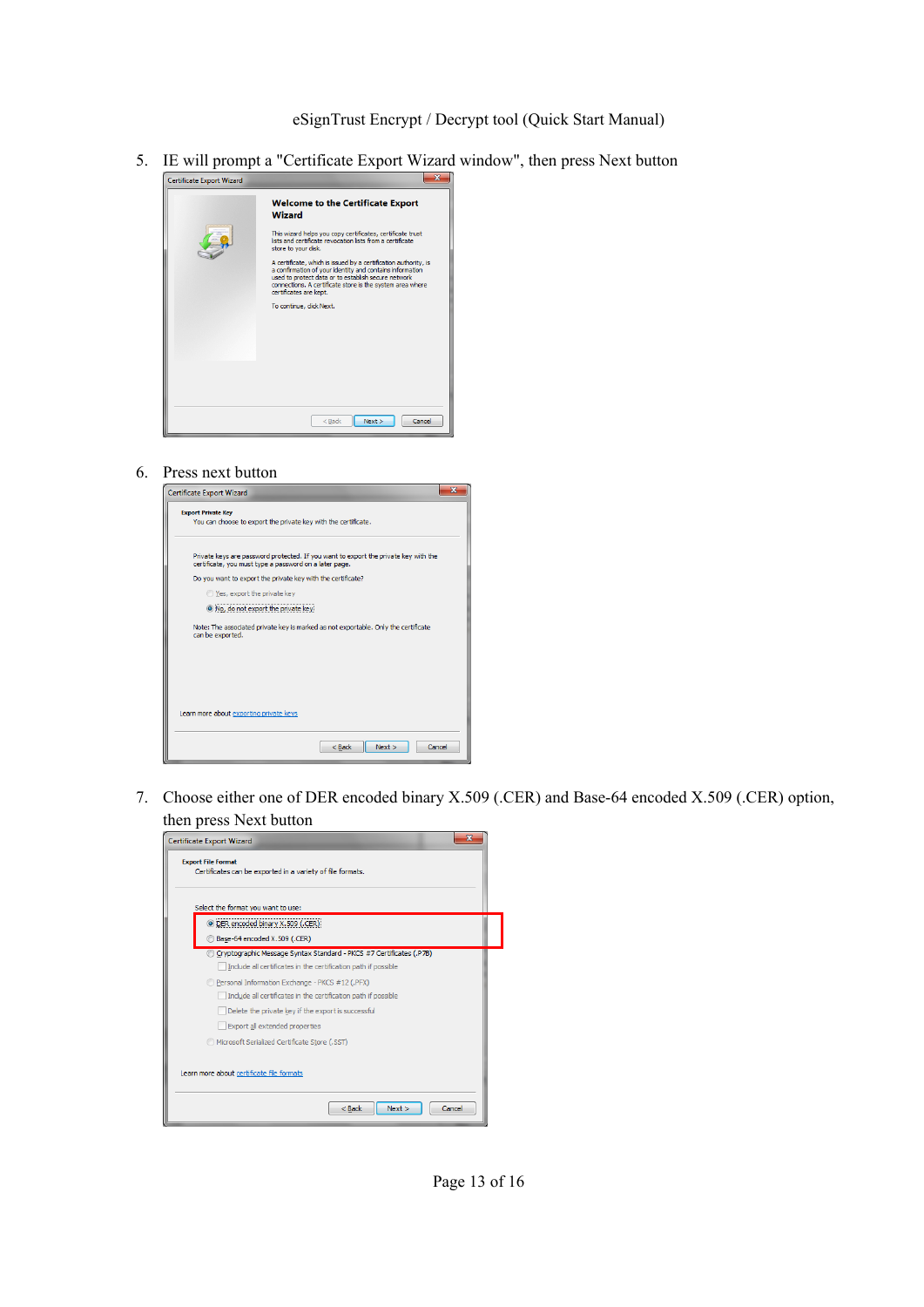8. Specify the certificate output path, for example: c:\test\test.cer

| Certificate Export Wizard                                                |                     | X      |
|--------------------------------------------------------------------------|---------------------|--------|
| <b>File to Export</b><br>Specify the name of the file you want to export |                     |        |
| File name:                                                               |                     |        |
| c:\test\test.cer                                                         |                     | Browse |
|                                                                          |                     |        |
|                                                                          |                     |        |
|                                                                          |                     |        |
|                                                                          |                     |        |
|                                                                          |                     |        |
|                                                                          |                     |        |
|                                                                          |                     |        |
|                                                                          |                     |        |
|                                                                          |                     |        |
|                                                                          | $N$ ext ><br>$Back$ | Cancel |

9. Press Finish button to finish the export process

| Certificate Export Wizard |                                                                   | Ж       |  |  |  |
|---------------------------|-------------------------------------------------------------------|---------|--|--|--|
|                           | <b>Completing the Certificate Export</b><br>Wizard                |         |  |  |  |
|                           | You have successfully completed the Certificate Export<br>wizard. |         |  |  |  |
|                           | You have specified the following settings:                        |         |  |  |  |
|                           | File Name                                                         | c:\test |  |  |  |
|                           | <b>Export Keys</b>                                                | No      |  |  |  |
|                           | Include all certificates in the certification path No             |         |  |  |  |
|                           | <b>File Format</b>                                                | Base64  |  |  |  |
|                           | m.<br>∢                                                           |         |  |  |  |
|                           |                                                                   |         |  |  |  |
|                           | Finish<br>< Back                                                  | Cancel  |  |  |  |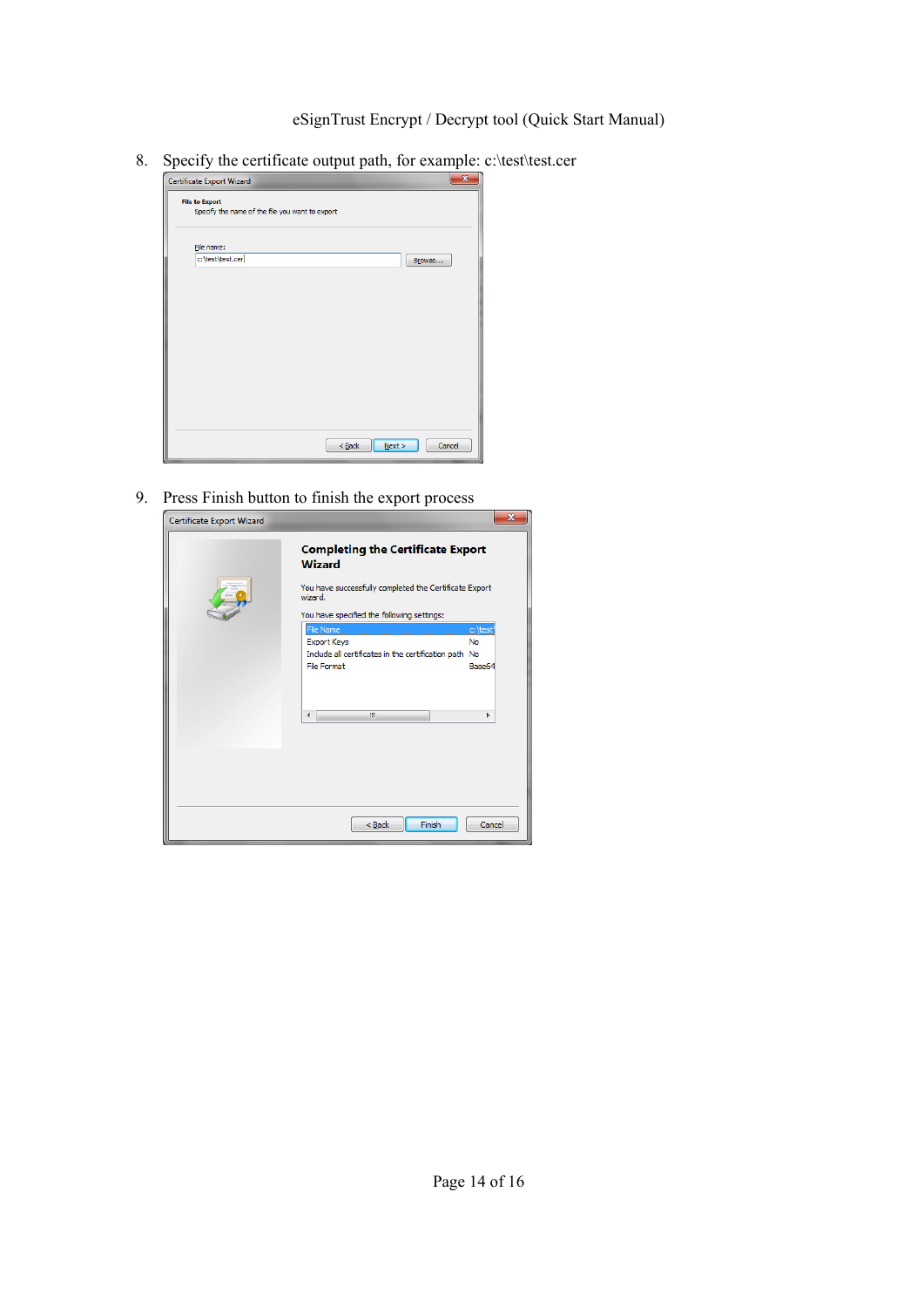# **7. Important notes (for command line)**

- 1. Only use any non-expired eSignTrust certificate during encryption.
- 2. Please add the double quotation marks ( " ) around the file path of a certificate / file / folder in encryption / decryption syntax. For example: if the file is c:\test\test.txt, then input the syntax "c:\test\test.txt".
- 3. In Encrypt mode, this tool will only encrypt Non .e7e format file. In decrypt mode, the tool will only decrypt .e7e file extension file.
- 4. This tool only encrypts/decrypts all the files under the folder, but it will exclude any files in each subfolder.
- 5. In a folder mode, the tool will auto generate a subfolder "output" and the encrypted/decrypted files will save in the subfolder.
- 6. It is required to input an eSignTrust certificate path in encryption command syntax.
- 7. It is required to input an eSignTrust certificate password in decryption command syntax.